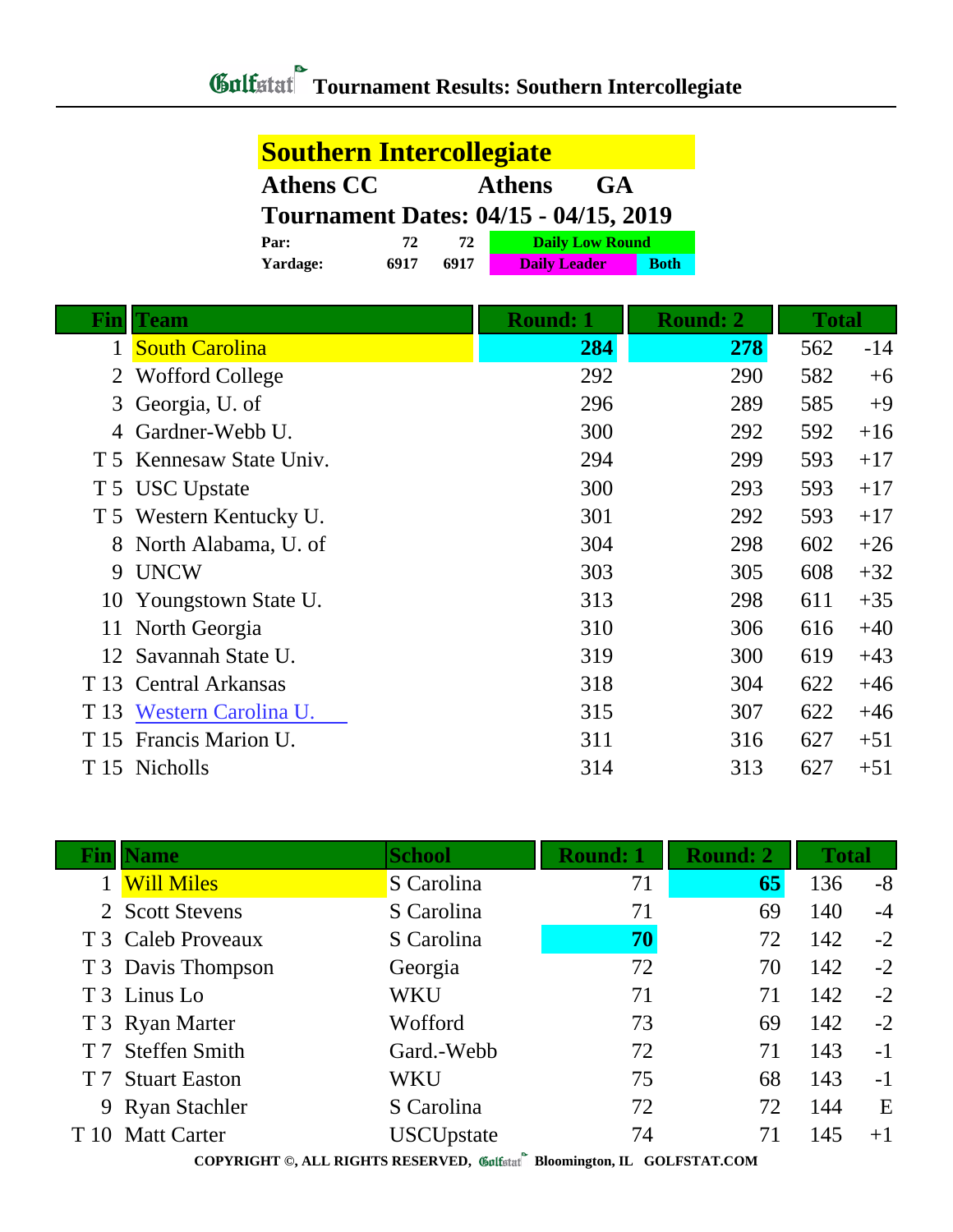# **Tournament Results: Southern Intercollegiate**

|      | <b>Fin</b>   Name         | <b>School</b>     | <b>Round: 1</b> | <b>Round: 2</b> | <b>Total</b> |      |
|------|---------------------------|-------------------|-----------------|-----------------|--------------|------|
|      | T 10 Reid Bedell          | <b>USCUpstate</b> | 73              | 72              | 145          | $+1$ |
|      | T 12 Jake Scruggs         | Gard.-Webb        | 73              | 73              | 146          | $+2$ |
|      | T 12 Walker Jones         | Wofford           | 74              | 72              | 146          | $+2$ |
|      | T 12 Walker Simas         | Wofford           | 71              | 75              | 146          | $+2$ |
|      | T 15 Spencer Ralston      | Georgia           | 73              | 74              | 147          | $+3$ |
|      | T 15 Stephen Saleeby      | <b>UNCW</b>       | 76              | 71              | 147          | $+3$ |
|      | T 15 Trent Phillips       | Georgia           | 75              | 72              | 147          | $+3$ |
|      | T 15 Wyatt Larkin         | KennesawSt        | 73              | 74              | 147          | $+3$ |
|      | T 19 Logan Archer         | <b>UNG</b>        | 74              | 74              | 148          | $+4$ |
|      | T 19 Matthew Copeland     | Wofford           | 74              | 74              | 148          | $+4$ |
|      | T 19 Pab Rodriguez-Tabern | KennesawSt        | 74              | 74              | 148          | $+4$ |
|      | T 22 Baker Stevenson      | Nicholls          | 74              | 75              | 149          | $+5$ |
|      | T 22 Jordan Warnock       | <b>USCUpstate</b> | 75              | 74              | 149          | $+5$ |
|      | T 22 Zack Ford            | Y'stown St        | 80              | 69              | 149          | $+5$ |
|      | T 25 Austen Heider        | <b>UNG</b>        | 76              | 74              | 150          | $+6$ |
| T 25 | Jackson Wedgeworth        | N. Alabama        | 75              | 75              | 150          | $+6$ |
|      | T 25 Kevin Scherr         | Y'stown St        | 73              | 77              | 150          | $+6$ |
|      | T 25 Korbin Allen         | SavannahSt        | 77              | 73              | 150          | $+6$ |
|      | T 25 Tye Waller           | Georgia           | 76              | 74              | 150          | $+6$ |
|      | T 25 Will Chandler        | Georgia           | 78              | 72              | 150          | $+6$ |
|      | T 31 Andy Yang            | Gard.-Webb        | 78              | 73              | 151          | $+7$ |
|      | T 31 Connor Coffee        | KennesawSt        | 78              | 73              | 151          | $+7$ |
|      | T 31 Dakota Terry         | N. Alabama        | 78              | 73              | 151          | $+7$ |
|      | T 31 Trevor Phillips      | Georgia           | 78              | 73              | 151          | $+7$ |
|      | T 35 Blake McShea         | <b>UNCW</b>       | 75              | 77              | 152          | $+8$ |
|      | T 35 Conner Rostowsky     | KennesawSt        | 72              | 80              | 152          | $+8$ |
|      | T 35 Jamie Wilson         | S Carolina        | 77              | 75              | 152          | $+8$ |
|      | T 35 Payton Massey        | N. Alabama        | 73              | 79              | 152          | $+8$ |
|      | T 35 Spencer Jenkins      | Cent. Ark.        | 76              | 76              | 152          | $+8$ |
|      | T 40 Aaron Jackson        | N. Alabama        | 78              | 75              | 153          | $+9$ |
|      | T 40 Billy Tom Sargent    | WKU               | 76              | 77              | 153          | $+9$ |
|      | T 40 Eli Hodges           | N. Alabama        | 78              | 75              | 153          | $+9$ |
|      | T 40 Grant Sutliff        | KennesawSt        | 75              | 78              | 153          | $+9$ |
|      | T 40 Tray Odom            | SavannahSt        | 80              | 73              | 153          | $+9$ |
|      | T 40 Tumi Kuld            | W Carolina        | 76              | 77              | 153          | $+9$ |

**COPYRIGHT ©, ALL RIGHTS RESERVED, Bloomington, IL GOLFSTAT.COM**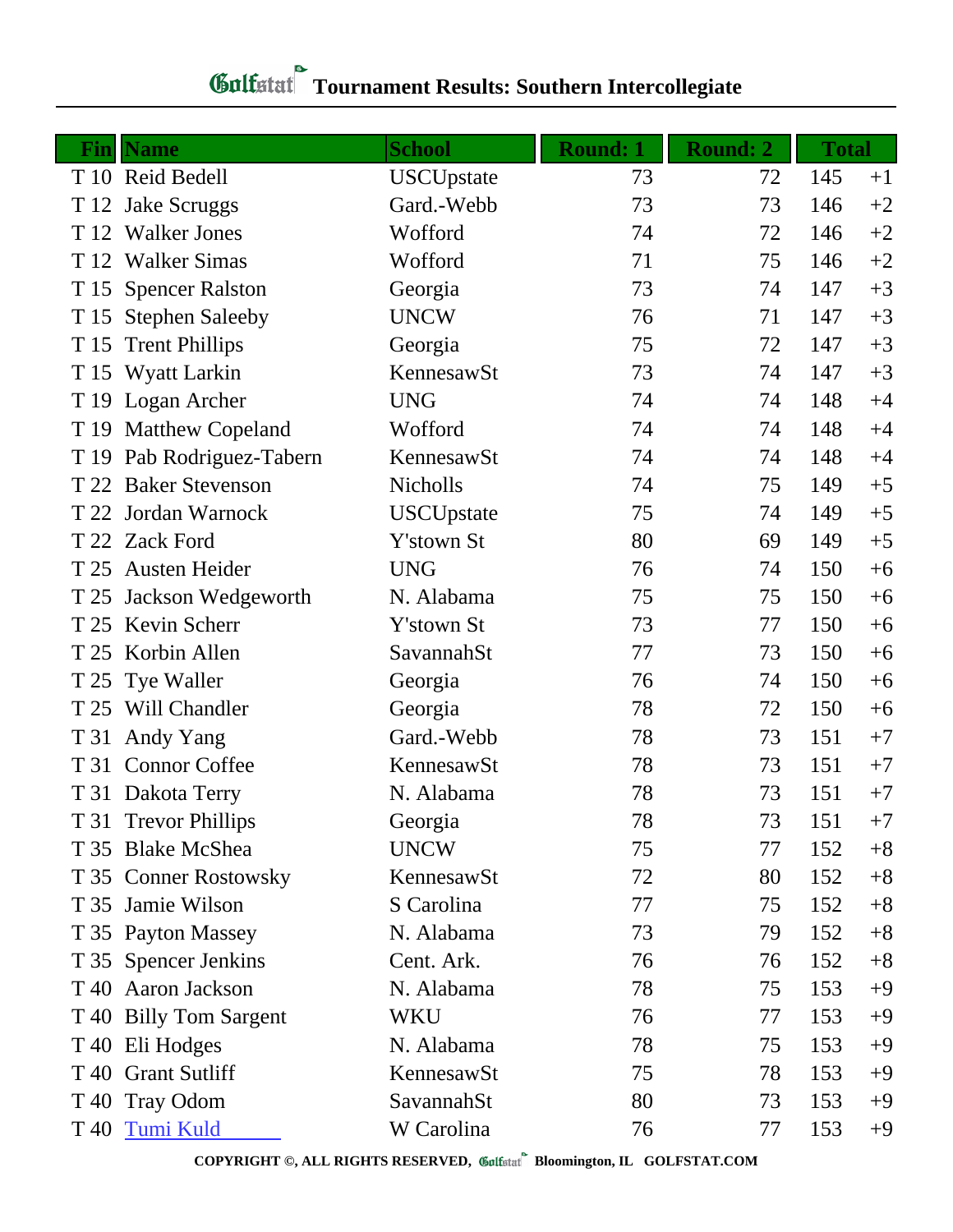# **Tournament Results: Southern Intercollegiate**

|      | <b>Fin</b>   Name         | <b>School</b>     | <b>Round: 1</b> | <b>Round: 2</b> | <b>Total</b> |
|------|---------------------------|-------------------|-----------------|-----------------|--------------|
|      | T 40 Zack Byers           | Gard.-Webb        | 77              | 76              | 153<br>$+9$  |
|      | T 47 A. Segundo Oliva Pin | <b>UNCW</b>       | 75              | 79              | 154<br>$+10$ |
|      | T 47 Dylan Mullaney       | SavannahSt        | 81              | 73              | 154<br>$+10$ |
|      | T 47 Ken Keller           | Y'stown St        | 78              | 76              | 154<br>$+10$ |
|      | T 47 Patrick Wu           | Gard.-Webb        | 79              | 75              | 154<br>$+10$ |
|      | T 47 Will Kahlstorf       | Georgia           | 76              | 78              | 154<br>$+10$ |
|      | T 52 George Whitbread     | W Carolina        | 78              | 77              | 155<br>$+11$ |
|      | T 52 Lars Sandvoll        | Fr. Marion        | 80              | 75              | 155<br>$+11$ |
|      | T 52 Luis Obiols          | Cent. Ark.        | 78              | 77              | 155<br>$+11$ |
|      | T 52 Tripp Summerlin      | <b>UNCW</b>       | 77              | 78              | 155<br>$+11$ |
|      | T 56 Hunter Fry           | <b>USCUpstate</b> | 78              | 78              | 156<br>$+12$ |
|      | T 56 Sun Paripunna        | <b>USCUpstate</b> | 80              | 76              | 156<br>$+12$ |
|      | T 56 Tom Bevington        | WKU               | 80              | 76              | 156<br>$+12$ |
|      | 59 Bo Sikes               | Georgia           | 77              | 80              | 157<br>$+13$ |
|      | T 60 Cole Hughes          | Y'stown St        | 82              | 76              | 158<br>$+14$ |
| T 60 | John Catanzaro            | Georgia           | 78              | 80              | 158<br>$+14$ |
|      | T 60 Josh Turnock         | Cent. Ark.        | 85              | 73              | 158<br>$+14$ |
|      | T 60 Louis Theys          | W Carolina        | 81              | 77              | 158<br>$+14$ |
|      | T 60 Nick Willis          | Wofford           | 81              | 77              | 158<br>$+14$ |
|      | T 60 Zach Caudill         | W Carolina        | 82              | 76              | 158<br>$+14$ |
|      | T 66 Ben Baker            | Nicholls          | 82              | 77              | 159<br>$+15$ |
|      | T 66 Brett Daughdrill     | Cent. Ark.        | 81              | 78              | 159<br>$+15$ |
|      | T 66 Connor Campbell      | Nicholls          | 80              | 79              | 159<br>$+15$ |
|      | T 66 Grainger Howle       | Fr. Marion        | 73              | 86              | 159<br>$+15$ |
|      | T 66 Jason McQuown        | Y'stown St        | 82              | 77              | 159<br>$+15$ |
|      | T 66 Mark Goodall         | Fr. Marion        | 82              | 77              | 159<br>$+15$ |
|      | T 66 Reese McFarlane      | <b>UNCW</b>       | 80              | 79              | 159<br>$+15$ |
|      | T 66 Tanner Merck         | <b>UNG</b>        | 80              | 79              | 159<br>$+15$ |
|      | T 74 Chase Landrum        | <b>WKU</b>        | 79              | 81              | 160<br>$+16$ |
|      | T 74 Grant Sellars        | Fr. Marion        | 79              | 81              | 160<br>$+16$ |
|      | T 74 Lawson King          | <b>UNG</b>        | 80              | 80              | 160<br>$+16$ |
|      | 77 Jack Lee               | Nicholls          | 78              | 83              | 161<br>$+17$ |
|      | T 78 Drew Ridings         | <b>UNG</b>        | 83              | 79              | 162<br>$+18$ |
|      | T 78 Michael Rials        | Fr. Marion        | 79              | 83              | 162<br>$+18$ |
|      | T 78 Miles Smith          | Cent. Ark.        | 83              | 79              | 162<br>$+18$ |